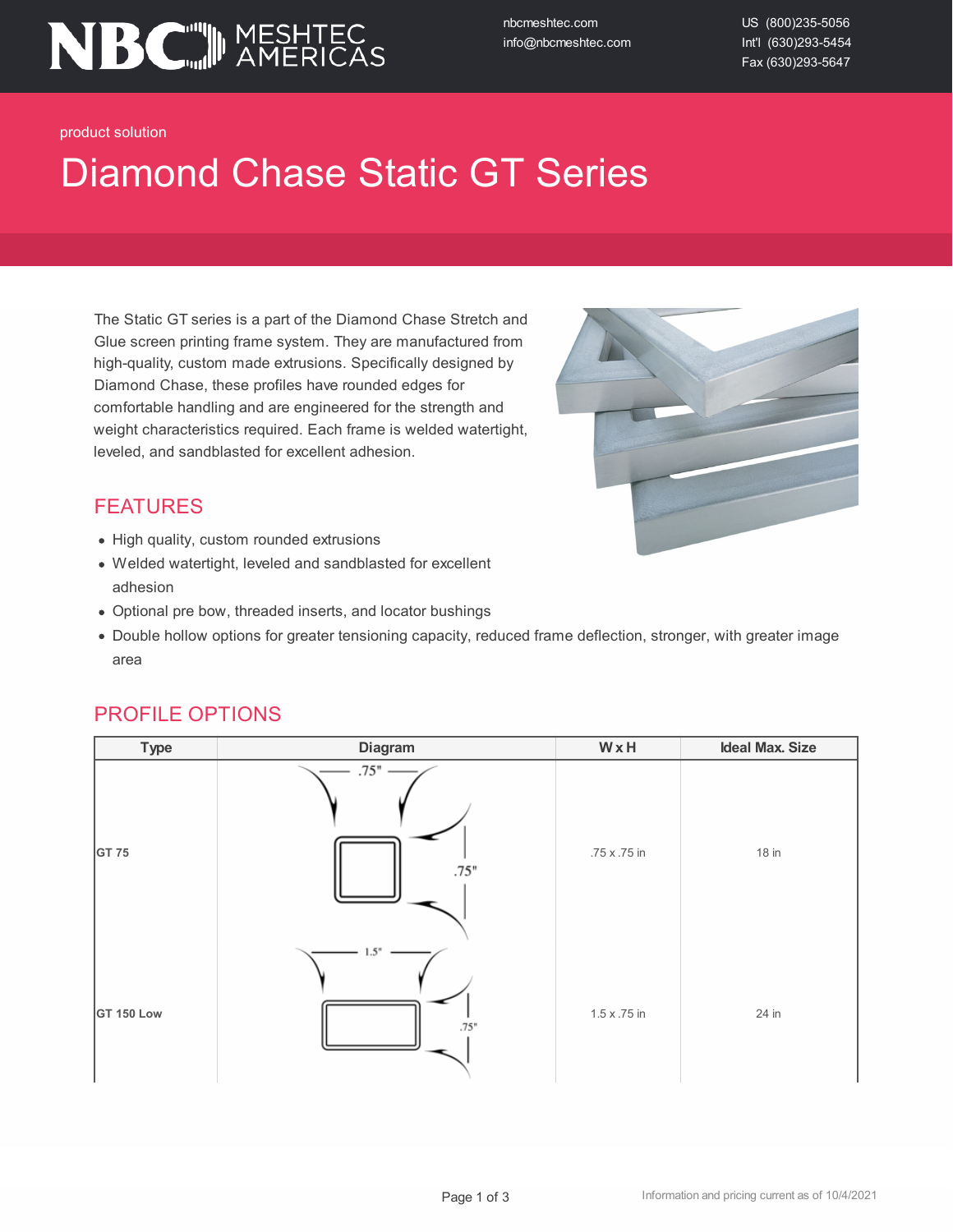

nbcmeshtec.com info@nbcmeshtec.com US (800)235-5056 Int'l (630)293-5454 Fax (630)293-5647

product solution

### Diamond Chase Static GT Series

| <b>Type</b> | Diagram           | $W \times H$        | <b>Ideal Max. Size</b> |
|-------------|-------------------|---------------------|------------------------|
| GT 100      | 1.0"<br>$1.0"$    | $1 \times 1$ in     | 24 in                  |
| GT 125      | $-1.25"$<br>1.25" | 1.25 x 1.25 in      | 24 in                  |
| GT 150 Lite | 1.5"<br>1.5"      | $1.5 \times 1.5$ in | 36 in                  |
| GT 150      | 1.5"<br>1.5"      | $1.5 \times 1.5$ in | 50 in                  |